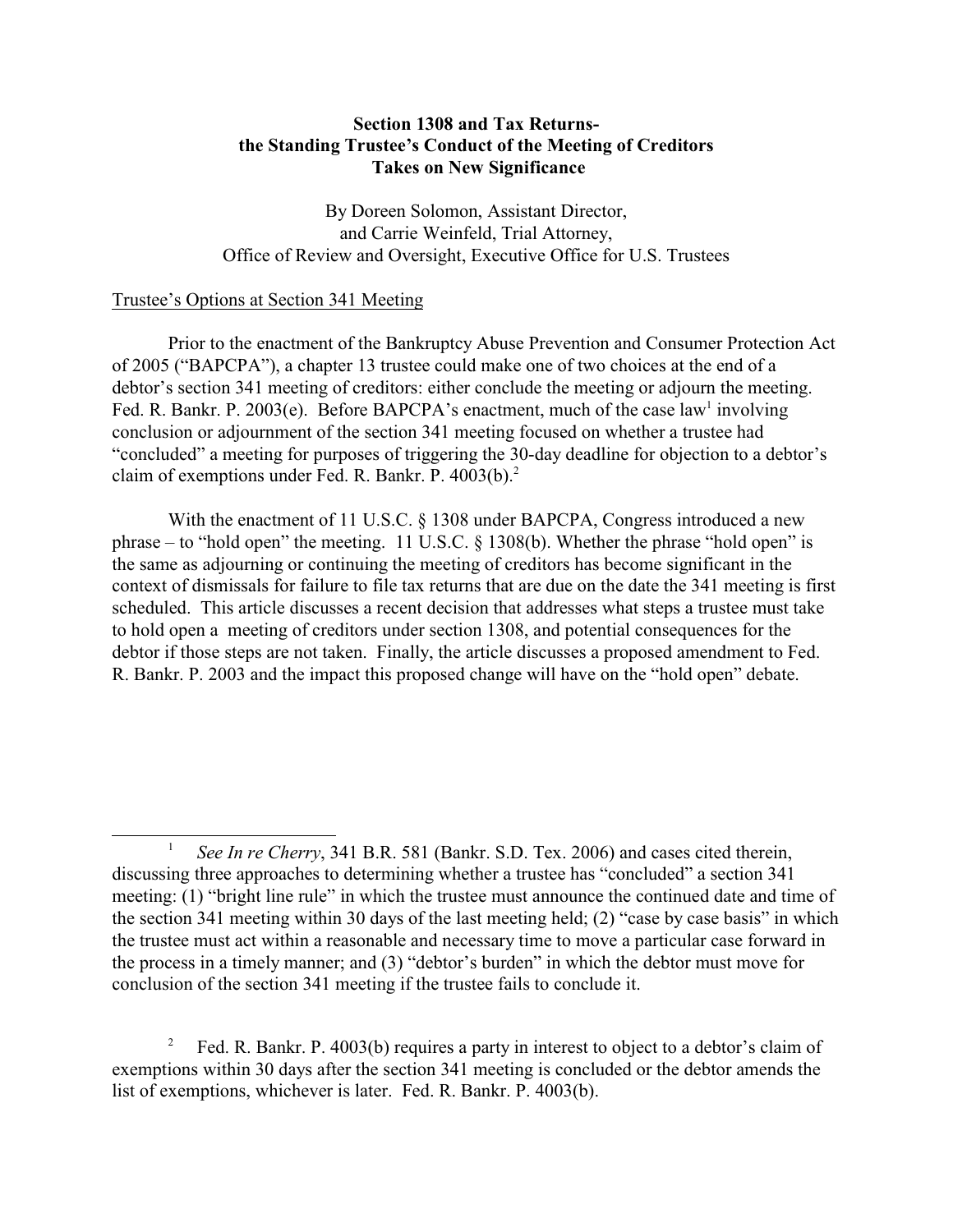Section 1308 is one of several sections under BAPCPA that address the debtor's obligation to file tax returns.<sup>3</sup> Section 1308 provides in pertinent part:

(a) Not later than the day before the date on which the meeting of the creditors is first scheduled to be held under section 341(a), if the debtor was required to file a tax return under applicable nonbankruptcy law, the debtor shall file with appropriate tax authorities all tax returns for all taxable periods ending during the 4-year period ending on the date of the filing of the petition.

(b)(1) Subject to paragraph (2), if the tax returns required by subsection (a) have not been filed by the date on which the meeting of creditors is first scheduled to be held under section 341(a), the trustee may **hold open** that meeting for a reasonable period of time to allow the debtor an additional period of time to file any unfiled returns...

### 11 U.S.C. § 1308(a) and (b)(emphasis added).

#### The *Cushing* Case

The phrase "hold open," used in section 1308(b), does not appear anywhere else in the Bankruptcy Code and there have been few published decisions that interpret the meaning of the phrase. In the recent case of *United States v. Cushing (In re Cushing)*, 401 B.R. 528 (B.A.P. 1st Cir. 2009), the court addressed what it means to hold open the meeting of creditors and what steps the trustee should take to clearly convey to the debtor and creditors that the meeting has been held open.

In *Cushing*, the debtor had filed all tax returns except for her 2006 federal tax return. She had obtained from the Internal Revenue Service ("IRS") an extension of time to October 15, 2007, for filing that return. The meeting of creditors was first scheduled for July 24, 2007. The meeting was held on July 24 and, at the end of the meeting, the chapter 13 trustee was silent regarding whether the meeting was to be concluded, or was adjourned or continued to a another

<sup>&</sup>lt;sup>3</sup> See also 11 U.S.C.  $\&$  521(e)-(g), 521(j), 1307(e), and 1325(a)(9). The legislative history of BAPCPA indicates that Congress intended to make the debtor's filing of tax returns a condition of chapter 13 plan confirmation. *In re French*, 354 B.R. 258, 260 (Bankr. E.D. Wis. 2006). The purpose behind withholding confirmation was, first, to help state revenue agencies determine whether they had claims against debtors and, second, to punish debtors who were delinquent in filing tax returns. *Id.* at 260-61 (citing H.R. Rep. No. 108-40(I), 108<sup>th</sup> Cong. (1<sup>st</sup>) Sess. 2003), and at 261 (citing H.R. Rep. No. 109-31(I), 109<sup>th</sup> Cong. (1<sup>st</sup> Sess. 2005), *reprinted* in 2005 U.S.C.C.A.N., 88, 167). Congress accomplished this goal through the enactment of several Bankruptcy Code sections, including 11 U.S.C. §§ 521 (e)-(g), 521(j), 1307(e), 1325(a)(9), and 1308.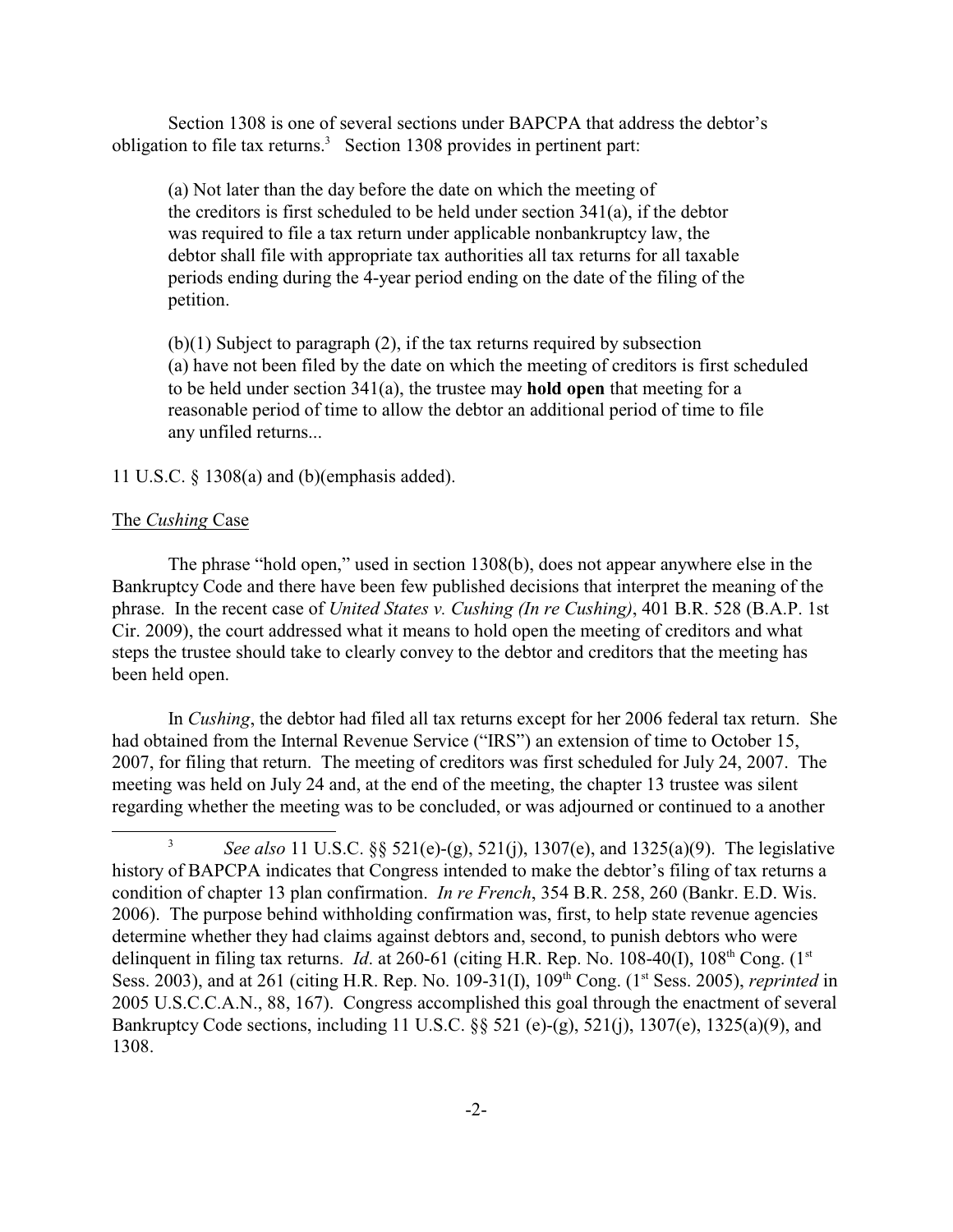court's docket: "Meeting of Creditors Held and Examination of Debtor as scheduled."4 date. After the meeting, the chapter 13 trustee caused the following entry to be recorded on the

On August 2, 2007, the United States,<sup>5</sup> on behalf of the IRS, filed a motion to dismiss the case because the debtor had not filed her 2006 tax return. The United States argued that, notwithstanding the extension of time granted the debtor, under section 1308 the court had no discretion other than to dismiss or convert the case when the meeting of creditors was not held open and the debtor had not filed one or more tax returns.<sup>6</sup> The bankruptcy court denied the motion to dismiss, holding that the debtor had not violated section 1308 because she had obtained an extension of time to file the return and, therefore, the return was not yet due under applicable non-bankruptcy law.7

The United States filed a motion to alter or amend that decision. In considering the United States' motion, the bankruptcy court ordered the parties to brief several issues, including:

"What the language of section  $1308(b)$  – 'the trustee may hold open that meeting...' – means under the circumstances of this case and in view of Fed. R. Bankr. P. 2003(a) where the Debtor's Chapter 13 plan has not yet been confirmed and the docket merely states 'Meeting of Creditors Held and Examination of Debtor as scheduled,' and the United States did not submit an affidavit of the Chapter 13 Trustee or other evidence that the section 341 meeting was concluded or closed[.]" 8

The chapter 13 trustee acknowledged in her brief that she had not stated either that the meeting was concluded or that it was continued, and that her "review of the [case law]" 9 established that the section 341 meeting was never concluded. She argued that, "unless [a] trustee specifically states on the record that a meeting is concluded or the court orders that the

 $\overline{4}$ <sup>4</sup> *In re Cushing*, 379 B.R. 407, 408 (Bankr. D. Mass. 2007) ("*Cushing I*").

<sup>5</sup> The United States Department of Justice, Tax Division, appeared on behalf of the Internal Revenue Service.

6 <sup>6</sup>*Id*. at 410.

 $7\overline{ }$ *Id.* at 412.

 $8\,$ <sup>8</sup>*In re Cushing*, 383 B.R. 16, 17 n.1 (Bankr. D. Mass. 2008) ("*Cushing II*") (setting out all five issues it asked the parties to brief).

<sup>9</sup> Because there was no case law under section 1308 at the time, the cases upon which the trustee based her review were not section 1308 cases. *See Id*. (the trustee cited, among others, *Premier Capital, Inc. v. DeCarolis (In re DeCarolis)*, 259 B.R. 467 (B.A.P. 1st Cir. 2001), and *In re Koss*, 319 B.R. 317 (Bankr. D. Mass. 2005)).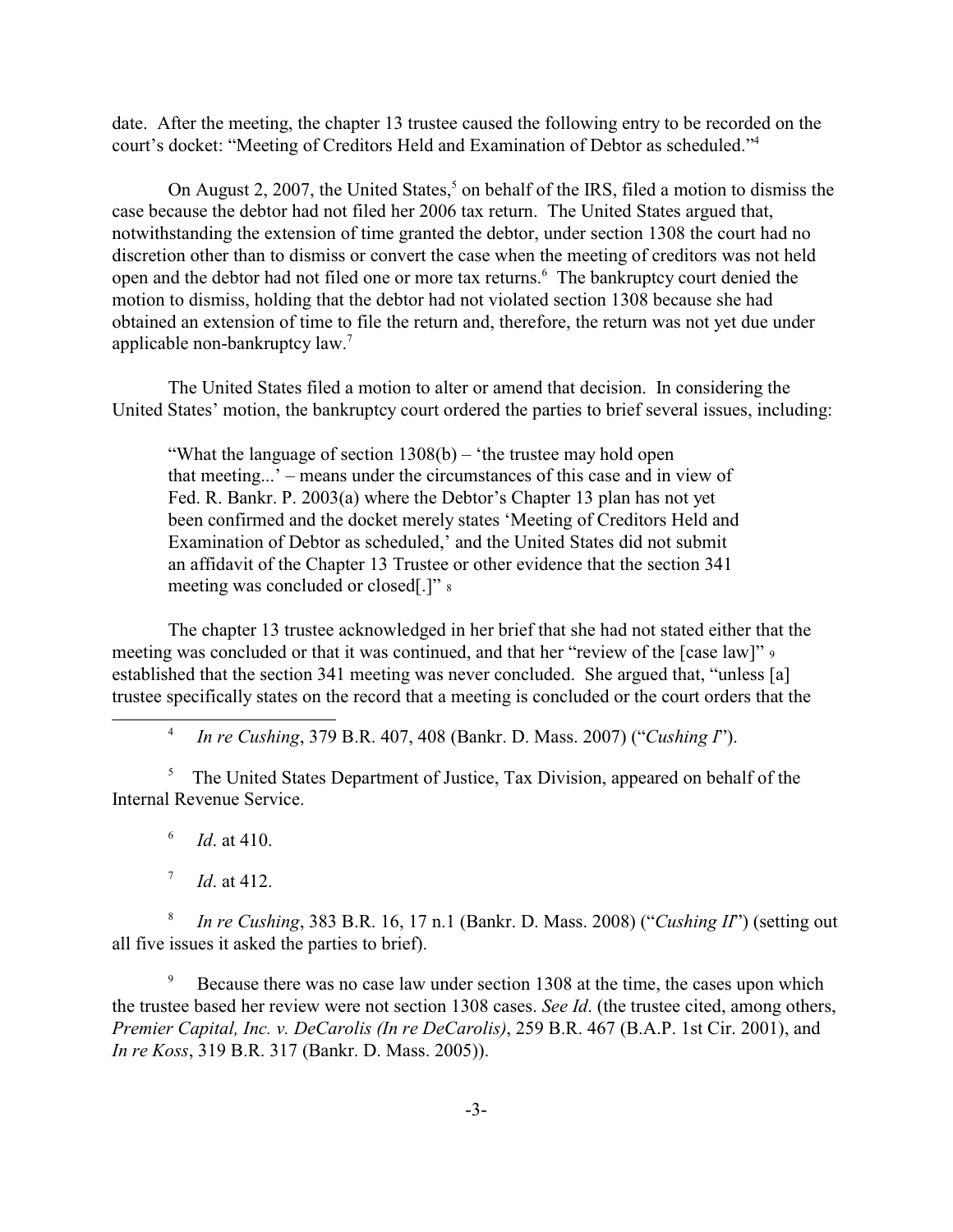has up to 120 days from the meeting date to file all outstanding tax returns."  $0_1$ meeting is concluded, for the purposes of [section]1308 the meeting [is] held open and the debtor

The bankruptcy court agreed, but limited its decision to the facts of this case:

Because the language employed by Congress in section 1308, "the trustee may hold open that meeting ..." was added by the Bankruptcy Abuse Prevention and Consumer Protection Act of 2005 and is arguably ambiguous in view of the provisions of Fed. R. Bankr. P. 4003, which permits parties in interest to object to a debtor's claim of exemptions within 30 days after the "meeting of creditors held under  $\S$  341(a) has been concluded...," the Court finds, for purposes of this decision only, that the Chapter 13 Trustee held open the meeting of creditors in accordance with 11 U.S.C. § 1308(b)(1). To hold otherwise would unduly prejudice the Debtor who relied upon her automatic extension and timely filed her outstanding tax return within the time allotted by that extension.<sup>11</sup>

The bankruptcy court also ruled that, if a debtor wishes to take advantage of section 1308, she should ask the trustee to hold the meeting open for a specified time to "avoid the conundrum posed by this case."12 On the other hand, the court added, if the United States or any other party in interest wishes to withhold the relief afforded to a debtor by section 1308, it should ask the trustee to conclude the meeting. $13$ 

## The Bankruptcy Appellate Panel's Ruling

The United States appealed and the Bankruptcy Appellate Panel for the First Circuit reversed the bankruptcy court decision.<sup>14</sup> The panel acknowledged that Fed. R. Bankr. P. 2003 permits a trustee to adjourn a meeting from time to time and that there is no rule directing how to "hold open" a meeting.<sup>15</sup> Nonetheless, it rejected the bankruptcy court's conclusion that the statute was ambiguous:

 $11\,$ *Id.* at 17-18.

12 *Id.* at 19.

13 *Id.* at 19.

 $14\,$ <sup>14</sup>*United States v. Cushing (In re Cushing)* ("*Cushing III*"), 401 B.R. 528 (B.A.P. 1st Cir. 2009).

15 *Id.* at 537.

 $10\,$ *Cushing II*, 383 B.R. at 17.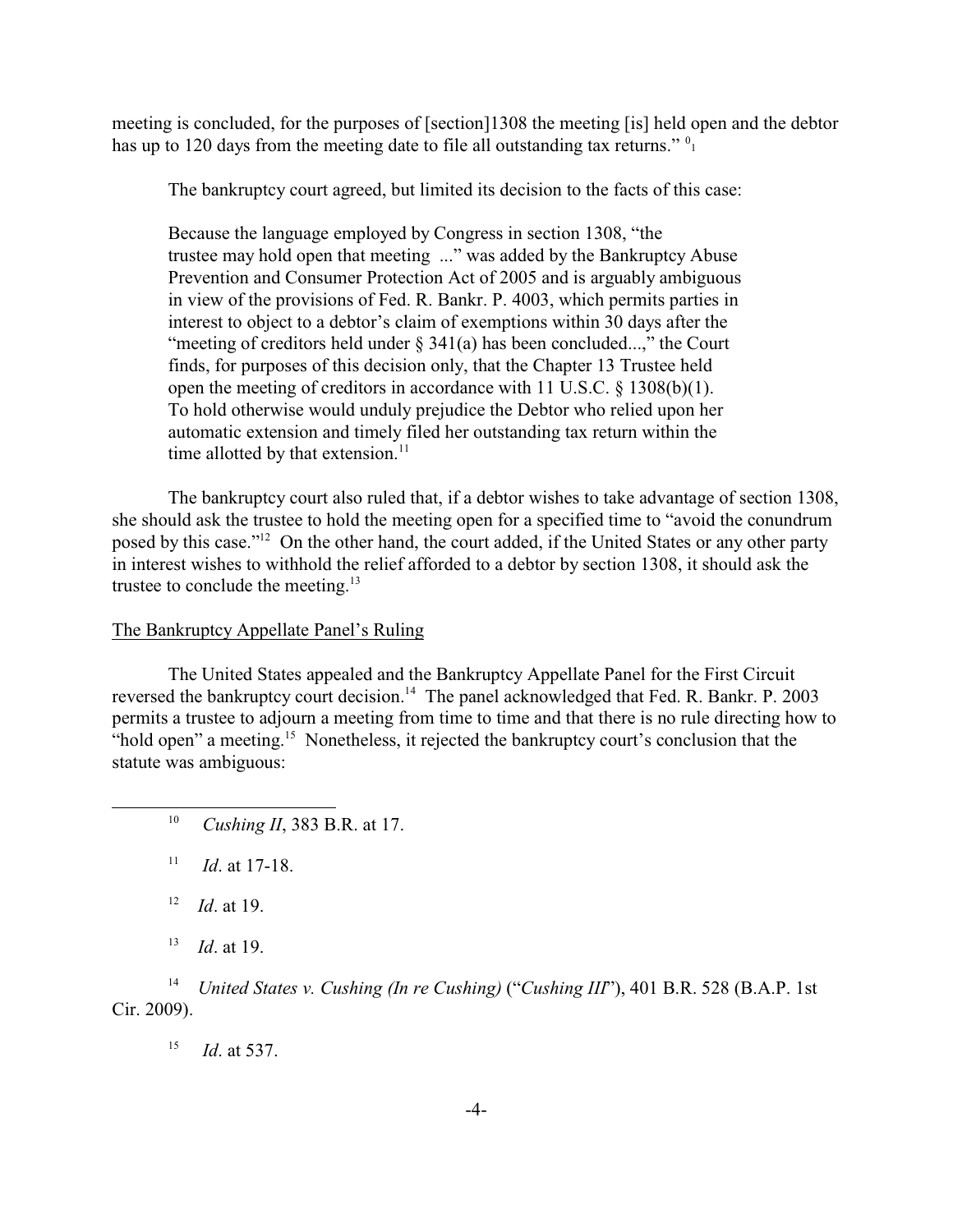In reading the phrase, "the trustee may hold open," the Panel agrees that this language requires the trustee to exercise discretion and take an affirmative step to hold the meeting open for a finite period of time. [Internal citations omitted]. Because the statute describes the requisite action and the requisite actor, the Panel cannot conclude that the phrase "the trustee may hold open" is ambiguous. $16$ 

The panel also rejected the reference to Fed. R. Bankr. P. 4003(b), concluding that "hold open" does not mean "adjourn" or "continue" or even "conclude":

Fed. R. Bankr. P. 4003(b) and Fed. R. Bankr. P. 2003(e) ... refer to the meeting in context of "concluding" and "adjourning." We presume that Congress acted intentionally when it introduced a new nomenclature to the newly enacted statutes addressing the filing of tax returns. [Internal citations omitted]. Because the phrase "hold open" must indicate something other than "adjourn" or "conclude," it does not appear that Fed. R.[Bankr. P.] 4003 overlaps or has an effect on the operation of  $\S 1308(b)$ . <sup>7</sup>

The panel concluded that, in order to effectively hold open the meeting, the trustee must clearly and affirmatively state that she is doing so on the record. The trustee did not do so in this case and, therefore, the meeting was not "held open."18 The panel also concluded that section 1307 required dismissal or conversion of the case, and remanded to the bankruptcy court for further action.<sup>19</sup> In reaching this conclusion, the majority in *Cushing* adopted the position that section 1308(a) requires all returns–including a tax return subject to a valid IRS extension–to be filed prior to the date first set for the section 341 meeting.<sup>20</sup> The dissent found this to be a harsh

<sup>20</sup> Although beyond the scope of this article, standing trustees, and more importantly debtor's counsel, should be aware that at least one bankruptcy court has held that section 1308(a) requires debtors who file bankruptcy between January 1 and April 15 of a given year to file the tax return for that period before the first date set for the meeting of creditors. *In re French*, 354 B.R. 258, 264 (Bankr. E.D. Wis. 2006). For a more complete discussion of the issue *see* William J. McLeod, *Holding Chapter 13 §341(a) Meetings Open and Dismissal or Conversion Under §1307,* 27 Am. Bankr. Inst. J. 14 (2008).

 $16\,$ Id. at 536-37 (citations omitted).

 $17\,$ *Id.* at 536 (citations omitted).

<sup>18</sup>*Id*. at 537.

<sup>19</sup>*Id.* at 538.